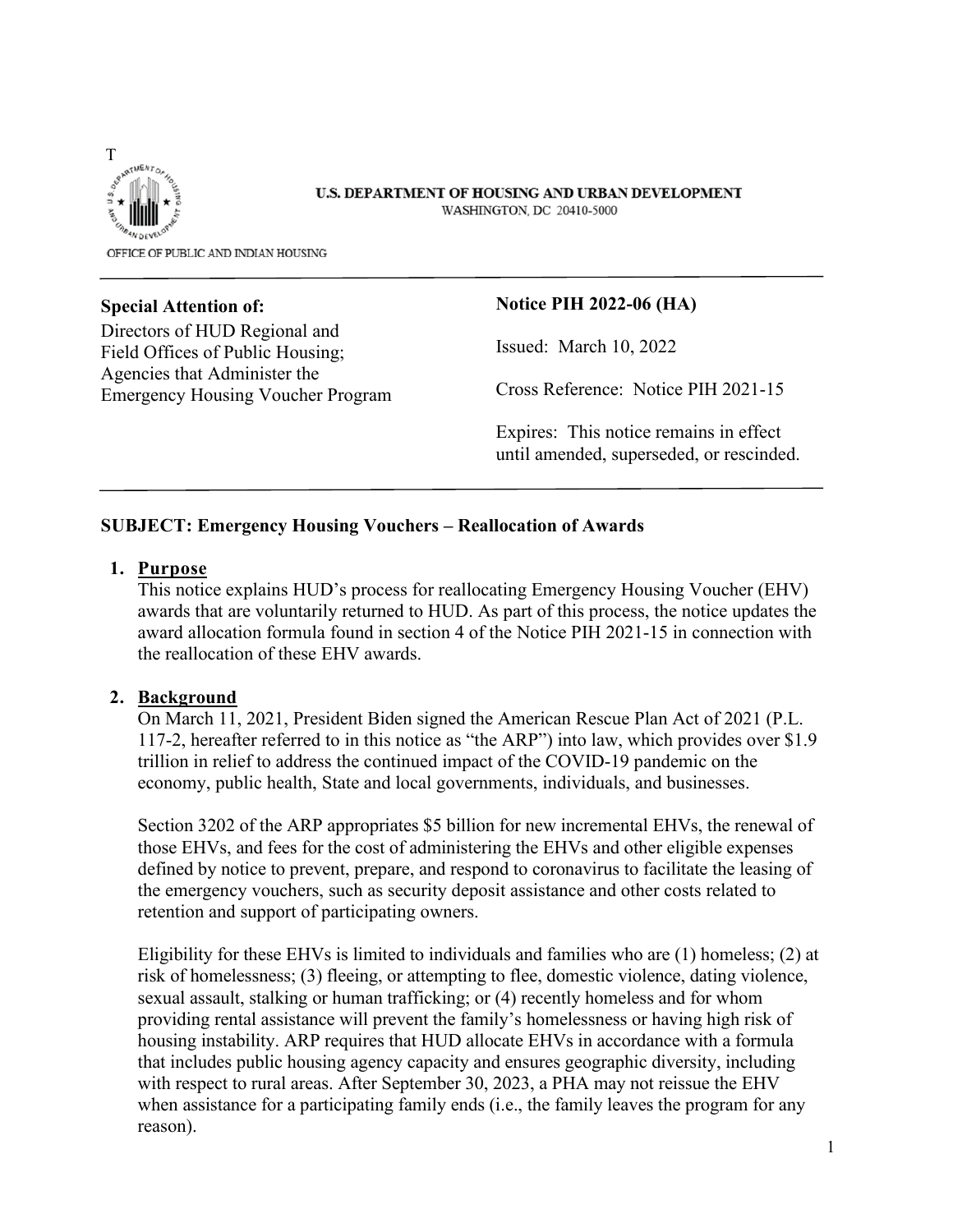HUD issued Notice PIH 2021-15 on May 5, 2021, to provide operating requirements to PHAs administering the EHV program. On May 10, 2021, HUD notified PHAs of their EHV funding eligibility based on the allocation formula outlined in Notice PIH 2021-15. PHAs had until May 24, 2021, to accept or decline their EHV allocation and any remaining vouchers were reallocated by HUD per the process described in Notice PIH 2021-15. Allocations were made on June 2, 2021. HUD issued Notice PIH 2021-20 on June 30, 2021, which instructed PHAs to report EHV household participation data in HUD's existing Information Management System/Public Housing Information Center (IMS/PIC) system.

After EHV allocations were awarded by HUD on June 2, 2021, some PHAs have opted to return their EHV award to HUD. The purpose of this Notice is to explain the process HUD will use to reallocate any EHV awards that are voluntarily returned to HUD. In this reallocation process, HUD will use the results of the EHV formula to distribute these allocations while updating the capacity component of the formula to maximize the number of households that may be served by this emergency program.

HUD intends to issue a separate notice in 2022 that will describe the process HUD will use to revoke and reallocate EHV awards for a PHA's failure to use vouchers promptly. Additional information on this revoke reallocation process is in section 14 of Notice PIH 2021-15.

### **3. Process for Notifying HUD of Voluntary Return of EHV Award**

PHAs that wish to return all or part of their EHV award must first notify  $ehv@hud.gov$ . The PHA will then work with their assigned Financial Analyst in the Office of Housing Voucher Program, Financial Management Center (FMC) to identify any associated EHV program funds which must be returned to HUD in connection with the return of the EHV award. PHAs are reminded that EHV program funds, including Housing Assistance Payments (HAP), Service Fees, and Administrative Fees are restricted to EHV program activities and may not be used to support any other PHA activities. Any portion of EHV funds utilized for non-EHV activities or otherwise inappropriately used must be repaid by the PHA. Additionally, PHAs are required to cooperate with the FMC and any other HUD team tasked with determining funds that must be returned. Failure to supply required financial or other records may result in a determination of breach or default of the Consolidated Annual Contributions Contract (form HUD-52520).

# **4. Reallocation of Returned EHV Awards**

HUD's reallocation formula is based on the initial award formula described in Section 4 of Notice 2021-15. In the initial award formula, HUD created a dual formula structure that provides the highest allocation of vouchers for a PHA based on the higher of an estimate of homeless need and an estimate of at-risk of homelessness need. To ensure geographic diversity, HUD adjusted the formula so that each state had a base allocation. In situations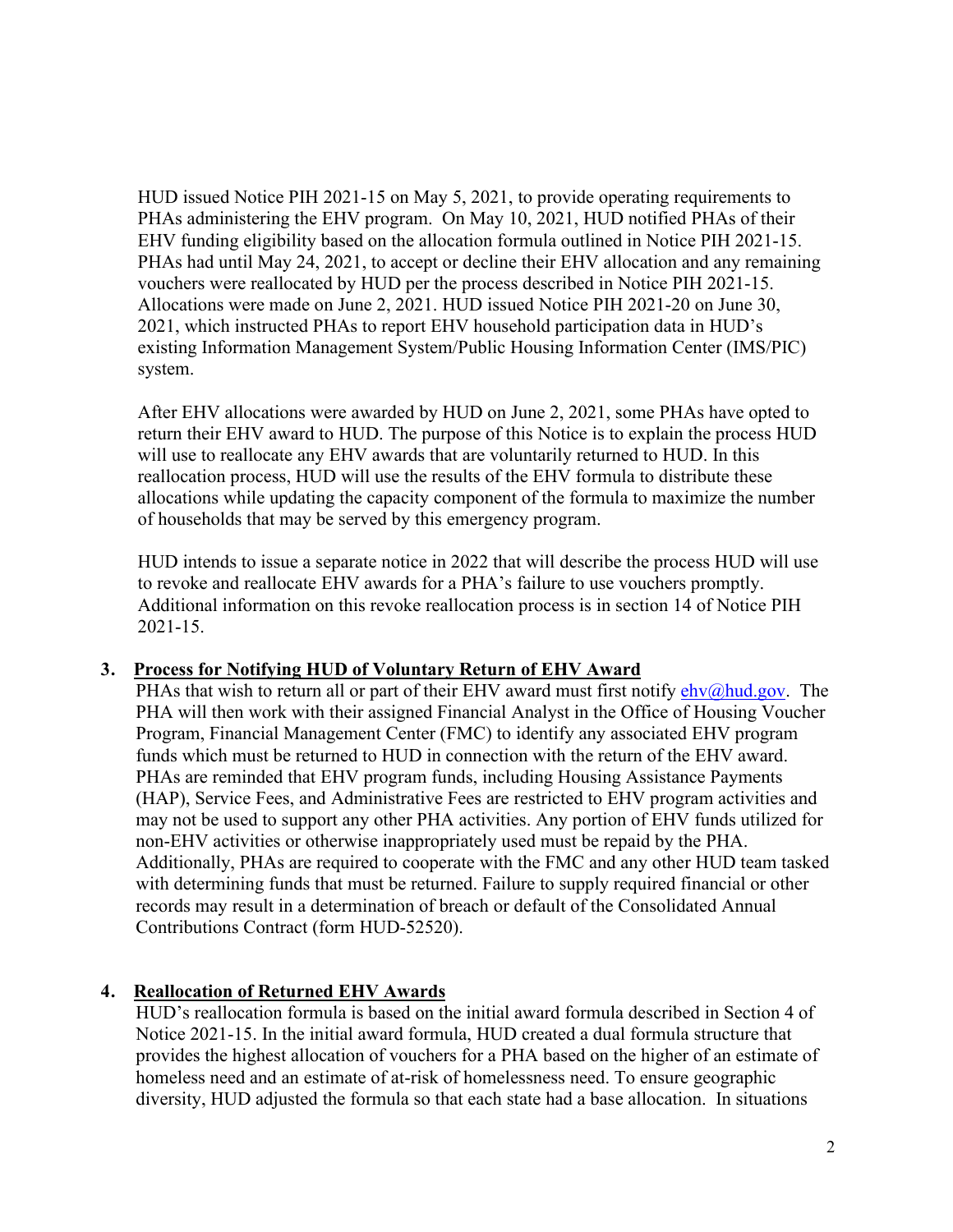where a PHA was below the minimum threshold to receive a voucher allocation, the additional vouchers were provided to the state PHA.

The reallocation formula is a function of a PHA's initial formula allocation and newer information on its capacity to implement the EHV program as measured through EHV utilization. Specifically, the reallocated vouchers will only be available for high-capacity PHAs that have a high utilization rate of EHVs (95 percent or higher). Among those PHAs that are high utilizers, the formula allocation will be proportional to their leased EHVs among all leased vouchers of PHAs with high utilization rates.

EHV utilization is based on the EHV leasing data as reported in HUD's Inventory Management/Public Housing Information Center (IMS/PIC) system. HUD will begin using the IMS/PIC data for EHV reallocation purposes 30 days following the issuance of this notice.

To maximize the number of households served by the EHV program, HUD will promptly reallocate returned awards on an ongoing basis according to the following steps:

- HUD will begin with the same data and distribution of initial EHV awards as described in Section 4 of PIH 2021-15 that accounted for homeless and at-risk of homelessness need and ensured geographic diversity, including with respect to rural areas.
- To update the measure of PHA capacity, HUD will separate PHAs that have utilized (i.e., submitted a Form HUD 50058 or Form HUD 50058-MTW indicating that a EHV household is leased) at least 95 percent of their EHV award allocation according to the latest available data in the IMS/PIC system. These PHAs will be separated into an EHV high-capacity group.
- Considering only the PHAs in this EHV high-capacity group, HUD will calculate an additional EHV new incremental amount based on the proportion of the total EHV vouchers, amongst the EHV high-capacity group, each PHA has utilized.
- The minimum number of additional vouchers a PHA may receive is 10.
- PHAs that are selected according to this formula will be notified by HUD and given the opportunity to accept or decline the additional allocation of vouchers.
- Confirmation of the new allocation of vouchers will be completed by HUD's Financial Management Center (FMC) upon receipt of the amended Annual Contributions Contract (ACC).
- **5. Continuation of EHV Administrative Fees and Funding for Other Eligible Expenses**  PHAs that accept an additional allocation of EHVs under this process will receive the following EHV fees as described in Section 6 of Notice PIH 2021-15.

PHAs will be allocated administrative fees as follows:

**a. Issuance Reporting Fee**. PHAs will receive \$100 for each new incremental EHV that is leased if the PHA reported the voucher issuance data in the IMS/PIC system within 14 days of the voucher issuance date.